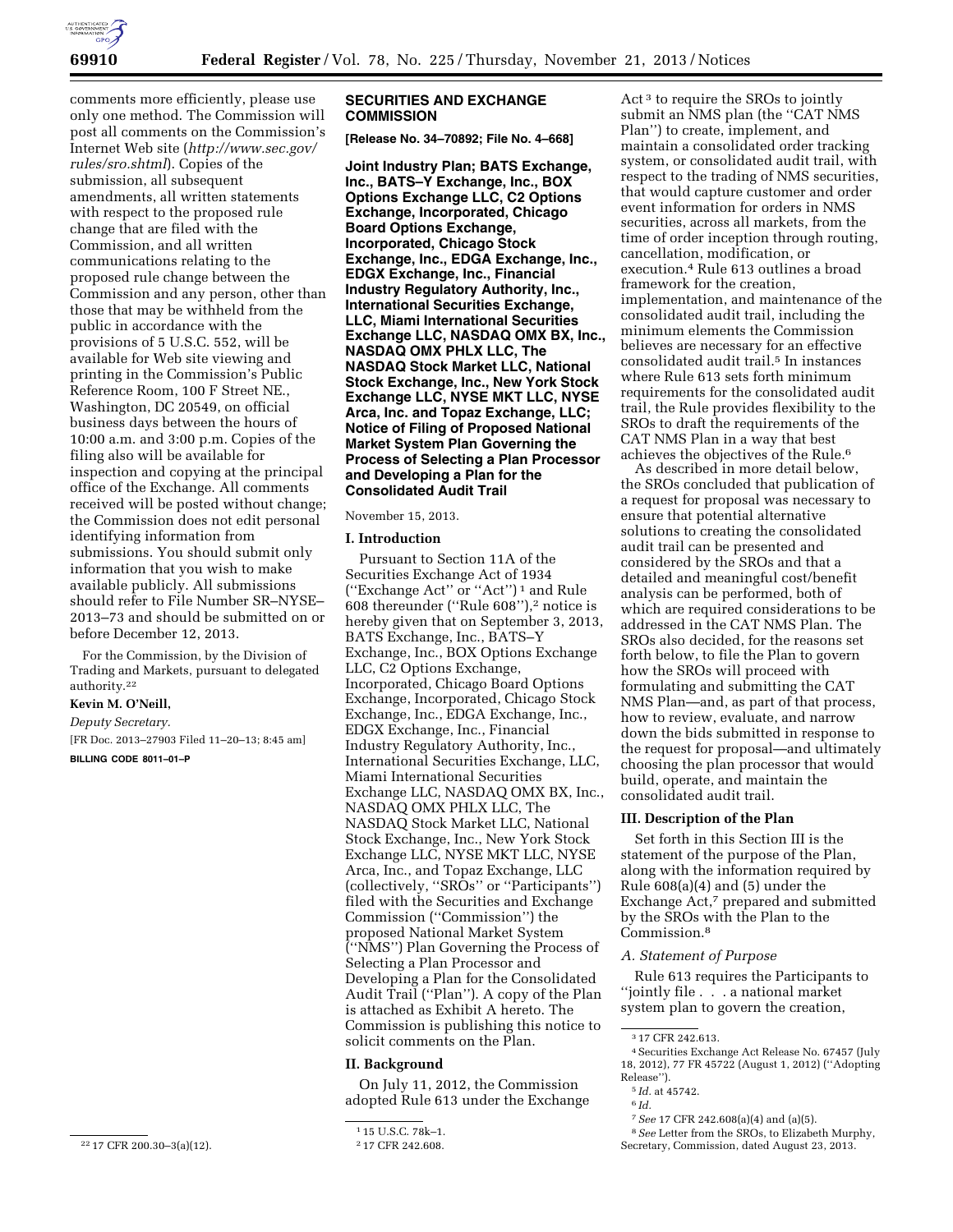implementation, and maintenance of a consolidated audit trail and central repository.'' 9 The Plan being submitted for approval by the Participants governs the process of selecting a Plan Processor for the consolidated audit trail and developing the CAT NMS Plan.

As adopted, Rule 613 ''expand[ed] the set of solutions that could be considered by the SROs for creating, implementing, and maintaining a consolidated audit trail and [provided] the SROs with increased flexibility in how they choose to meet the requirements of the adopted Rule.'' 10 As the Commission noted in the Adopting Release, because of this expanded solution set, ''the adopted Rule now requires the [Participants] to provide much more information and analysis to the Commission as part of their [CAT NMS Plan] submission.'' 11 Specifically, these requirements were incorporated into Rule 613 as a series of twelve ''considerations'' that the Participants must address in the CAT NMS Plan, including:

• the specific details and features of the CAT NMS Plan;

• the Participants' analysis of the CAT NMS Plan's costs and impact on competition, efficiency, and capital formation;

• the process in developing the CAT NMS Plan;

• information about the

implementation of the CAT NMS Plan; and

• milestones for the creation of the consolidated audit trail.

As part of the discussion of these ''considerations,'' the Participants must include ''cost estimates for the proposed solution, and a discussion of the costs and benefits of alternative [sic] solutions considered but not proposed.'' 12 In addition, the Commission noted that Rule 613 requires that the [Participants]: (1) Provide an estimate of the costs associated with creating, implementing, and maintaining the consolidated audit trail under the terms of the [CAT NMS Plan] submitted to the Commission for

10Adopting Release, *supra* note 4 at 45725.

12 *Id.* at 45789.

its consideration; (2) discuss the costs, benefits, and rationale for the choices made in developing the [CAT NMS Plan] submitted; and (3) provide their own analysis of the submitted [CAT NMS Plan's] potential impact on competition, efficiency, and capital formation.<sup>13</sup>

The Commission stated that these detailed requirements are ''intended to ensure that the Commission and the public have sufficiently detailed information to carefully consider all aspects of the [CAT NMS Plan] ultimately submitted by the [Participants].'' 14 Indeed, the Commission expressed its expectation that ''the [Participants] will seriously consider various options as they develop the [CAT NMS Plan] to be submitted to the Commission for its consideration.'' 15

In light of the numerous specific requirements of Rule 613, on March 7, 2013, the Commission granted the Participants an extension of the time in which to file the CAT NMS Plan so that the Participants could ensure that all potential options for the consolidated audit trail could be considered. As noted in the Exemptive Letter, the Participants concluded that publication of a request for proposal (''RFP'') was necessary to ensure that potential alternative solutions to creating the consolidated audit trail can be presented and considered by the Participants and that a detailed and meaningful cost/benefit analysis can be performed, both of which are required considerations to be addressed in the CAT NMS Plan.

The Participants published the RFP on February 26, 2013, and requested that any potential bidders notify the Participants of their intent to bid by March 5, 2013. Thirty-one firms submitted an intent to bid in response to the publication of the RFP; four of the firms were Participants or Affiliates of Participants.16

The Plan is intended to govern how the Participants will proceed with formulating and submitting the CAT NMS Plan—and, as part of that process, reviewing, evaluating, and narrowing down the Bids submitted in response to the RFP—and ultimately choosing the Plan Processor. Because of the important regulatory obligations that

exist for each Participant with respect to the creation and operation of the consolidated audit trail, it is essential that each Participant contribute to the development of the CAT NMS Plan. The Participants recognize, however, that Participants or Affiliates of Participants may also be Bidders seeking to serve as the Plan Processor or may be included as part of a Bid. The Participants have sought to mitigate these potential conflicts of interest by including in the Plan multiple provisions, which are described below, designed to balance these competing factors. The Participants believe that the Plan achieves this balance by allowing all Participants to participate meaningfully in the process of creating the CAT NMS Plan and choosing the Plan Processor while imposing strict requirements to ensure that the participation is independent and that the process is fair and transparent.

Section III of the Plan establishes the overall governance structure the Participants have chosen.<sup>17</sup> Specifically, the Participants propose establishing an Operating Committee responsible for formulating, drafting, and filing with the Commission the CAT NMS Plan and for ensuring the Participants' joint obligations under Rule 613 are met in a timely and efficient manner. As set forth in Section III(B) of the Plan, each Participant will select one individual and one substitute to serve on the Operating Committee; however, other representatives of each Participant are permitted to attend Operating Committee meetings. Section III of the Plan also establishes the procedures for the Operating Committee, including provisions regarding meetings, Participants' voting rights, and voting requirements.

Sections V and VI of the Plan 18 set forth the process for the Participants' evaluation of Bids and the selection process for narrowing down the Bids and choosing the Plan Processor.19

18Section IV of the Plan governs amendments to the Plan. In general, except with respect to the addition of new Participants, any change to the Plan requires a written amendment that sets forth the change, is executed by over two-thirds of the Participants, and is approved by the Commission pursuant to Rule 608 or otherwise becomes effective under Rule 608.

19 Initial steps in the evaluation and selection process will be performed pursuant to the Plan; the final two rounds of evaluation and voting, as well as the final selection of the Plan Processor, will be performed pursuant to the CAT NMS Plan. The sections of the CAT NMS Plan governing these final Continued

<sup>9</sup> 17 CFR 242.613(a)(1). Rule 613(a) requires that the Participants jointly file the CAT NMS Plan ''on or before 270 days from the date of publication of the Adopting Release in the **Federal Register**.'' The release adopting Rule 613 was published in the **Federal Register** on August 1, 2012. *See* Adopting Release, *supra* note 4. On March 7, 2013, the Commission provided a temporary exemption to the Participants to permit them to file the CAT NMS Plan by December 6, 2013. *See* Exchange Act Release No. 69060 (March 7, 2013), 78 FR 15771 (March 12, 2013) (''Exemptive Order''); *see also*  Letter from Robert L.D. Colby, Chief Legal Officer, FINRA, to Elizabeth M. Murphy, Secretary, Securities and Exchange Commission, dated February 7, 2013 (''Exemptive Letter'').

<sup>11</sup> *Id. See also id.* at 45789.

<sup>13</sup> *Id.* at 45726.

<sup>14</sup> *Id.* at 45725.

<sup>15</sup> *Id.* at 45725 and 45789.

<sup>16</sup>Since that time, six firms—including one Participant and one Affiliate of a Participant—have formally notified the Participants that they will not submit Bids as primary bidders. A list of firms that submitted an intent to bid is located on the Participants' Web site at *catnmsplan.com.* 

 $^{\rm 17}$  Section I of the Plan sets forth the definitions used throughout the Plan. Section II of the Plan lists the Participants, as well as establishing the requirements to admit new Participants or to withdraw as a Participant.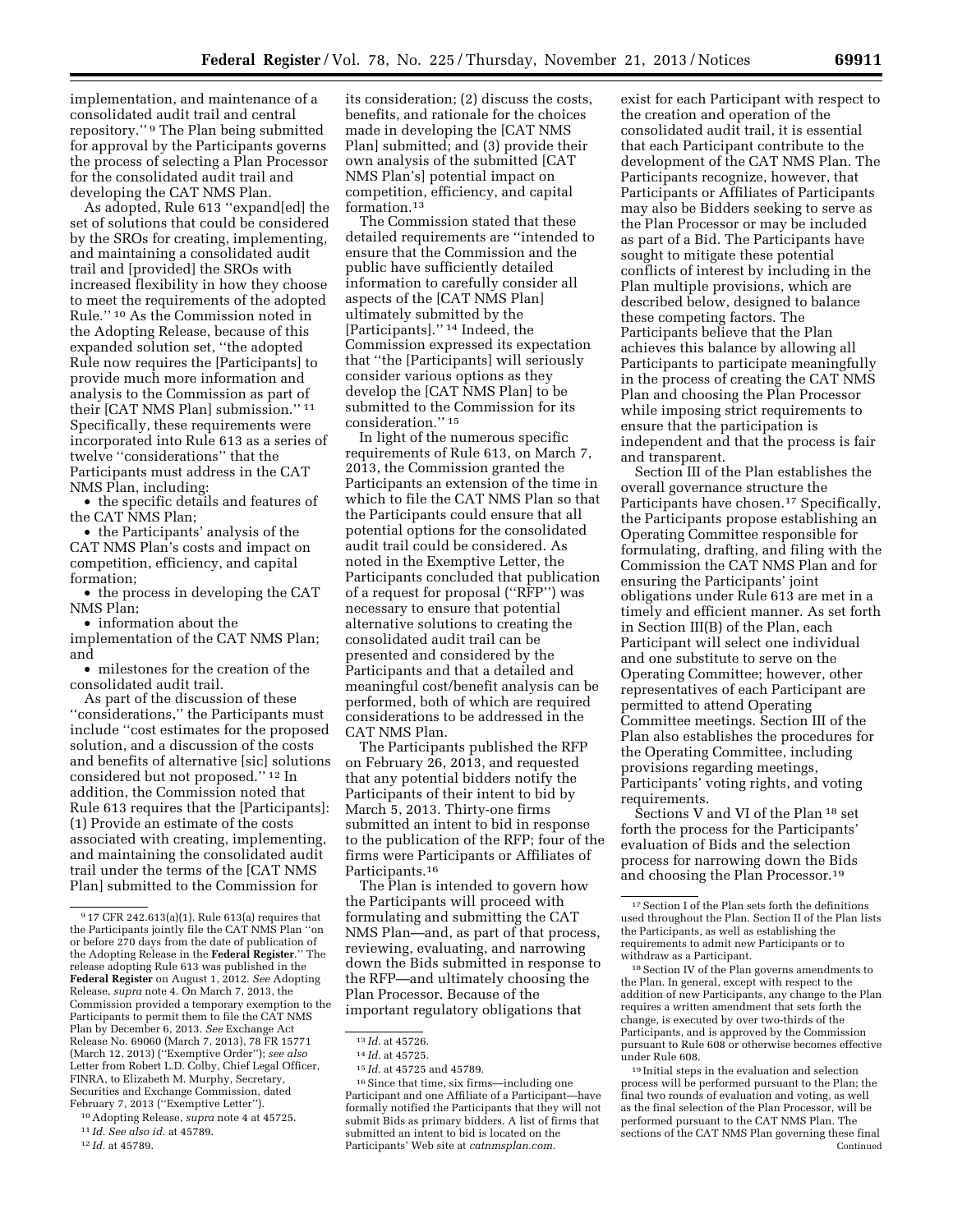Pursuant to these Sections, the evaluation of Bids and selection of the Plan Processor will be performed by a Selection Committee composed of one senior officer from each Participant (referred to as the ''Voting Senior Officer'').20 Because of the potential conflicts of interest noted above, the Plan includes multiple requirements to increase the independence of the Voting Senior Officer who participates on the Selection Committee on behalf of a Bidding Participant.21 The criteria set forth in Section V(D) of the Plan include requirements concerning the Voting Senior Officer's job responsibilities, decision-making authority, and reporting, and require that the Bidding Participant establish functional separation between its Plan responsibilities and its business/ commercial (including market operations) functions. In addition, the criteria prohibit any disclosure of information regarding the Bid to the Voting Senior Officer and prohibit the Voting Senior Officer from disclosing any non-public information gained in his or her role as such. These criteria are intended to insulate the Voting Senior Officer from any inside knowledge regarding the Bid (while also preventing any information about the evaluation process from being shared with staff preparing the Bidding Participant's Bid) and to reduce any potential personal motivation that may exist that could

20 In the case of Affiliated Participants, one individual may be (but is not required to be) the Voting Senior Officer for more than one or all of the Affiliated Participants.

21The Plan defines a ''Bidding Participant'' broadly to include any Participant that  $(1)$  submits a Bid; (2) is an Affiliate of an entity that submits a Bid; or (3) is included, or is an Affiliate of an entity that is included, as a Material Subcontractor as part of a Bid. A ''Material Subcontractor'' is ''any entity that is known to the Participant to be included as part of a Bid as a vendor, subcontractor, service provider, or in any other similar capacity and, excluding products or services offered by the Participant to one or more Bidders on terms subject to a fee filing approved by the SEC, (1) is anticipated to derive 5% or more of its annual revenue in any given year from services provided in such capacity; or (2) accounts for 5% or more of the total estimated annual cost of the Bid for any given year.'' The Plan provides that ''[a]n entity will not be considered a 'Material Subcontractor' solely due to the entity providing services associated with any of the entity's regulatory functions as a selfregulatory organization registered with the SEC.''

improperly influence a Voting Senior Officer's decisions.22

Because of the integral role played by the Selection Committee, any action requiring a vote by the Selection Committee under the Plan can only be taken in a meeting in which all Participants entitled to vote are present. All votes taken by the Selection Committee are confidential and nonpublic, and a Participant's individual votes will not be disclosed to other Participants or to the public. For this reason, the Plan provides that votes of the Selection Committee will be tabulated by an independent third party approved by the Operating Committee. Moreover, the Participants do not anticipate that aggregate votes or anonymized voting distribution numbers will be provided to the Participants following votes by the Selection Committee.

The Plan divides the review and evaluation of Bids and selection of the Plan Processor into four separate stages. After Bids are received,<sup>23</sup> Section VI(A) of the Plan provides that the Selection Committee will review all submitted Bids to determine which Bids are Qualified Bids (*i.e.,* Bids that contain sufficient information to allow the Voting Senior Officers to meaningfully assess and evaluate the Bid).24 At this initial stage, if two-thirds or more of the Participants determine that a Bid does not meet the threshold for a Qualified Bid, the Bid will be eliminated from further consideration. The Participants believe this initial step will ensure that only those Bids meeting a minimum level of detail and sufficiency will move forward in the process, and insufficient Bids can be eliminated.

Following the elimination of Bids that are not Qualified Bids, each Qualified Bidder will be provided the opportunity to present its Bid to the Selection Committee. After the Qualified Bidders have made their presentations, the Selection Committee will establish a

24The Plan defines a Qualified Bid as ''a Bid that is deemed by the Selection Committee to include sufficient information regarding the Bidder's ability to provide the necessary capabilities to create, implement, and maintain a consolidated audit trail so that such Bid can be effectively evaluated by the Selection Committee.'' The Plan provides that, ''[w]hen evaluating whether a Bid is a Qualified Bid, each member of the Selection Committee shall consider whether the Bid adequately addresses the evaluation factors set forth in the RFP, and apply such weighting and priority to the factors as such member of the Selection Committee deems appropriate in his or her professional judgment.''

''shortlist'' of Bids that will move on in the process. The Plan provides that, if there are six or fewer Qualified Bids submitted, all of those Bids will be selected as ''Shortlisted Bids.'' 25 If there are more than six but fewer than eleven Qualified Bids, the Selection Committee will choose five Shortlisted Bids, and if there are eleven or more Qualified Bids, the Selection Committee will choose 50% of the Qualified Bids as Shortlisted Bids.26

When voting to select the Shortlisted Bids from among the Qualified Bids, each Voting Senior Officer must rank his or her selections, and the points assigned to the rankings increase in single-point increments. Thus, for example, if five Shortlisted Bids are to be chosen, each Participant will vote for its top five choices in rank order, with the first choice being given five points, the second choice four points, the third choice three points, the fourth choice two points, and the fifth choice one point. The Participants considered numerous alternative voting procedures but determined that the proposed process appropriately balances the need to differentiate among Qualified Bids while also ensuring that each Qualified Bid receives due consideration for inclusion as a Shortlisted Bid since each Voting Senior Officer must select multiple Qualified Bids for inclusion as a Shortlisted Bid. Further, while the Participants believe that the independence indicia sufficiently address any potential conflicts of interest that may arise with respect to Bids with which a Participant is affiliated, the proposed process will further mitigate potential conflicts because each Voting Senior Officer must select multiple unaffiliated Qualified Bids. The Participants believe this step is appropriate both to ensure that Bidders submit a complete and thorough Bid initially and so that Qualified Bidders will know whether they have a realistic opportunity to be selected as the Plan Processor after the CAT NMS Plan is approved.

To further reduce the impact of potential conflicts of interest in

two voting rounds are set forth in Sections VI(D) and (E) of the Plan and will be incorporated into the CAT NMS Plan. The Participants believe it is essential that the entire process be laid out in the Plan so that the Commission can consider and approve the entire evaluation and selection process, even though the final two voting rounds, including the selection of the Plan Processor, will not be conducted until after the approval of the CAT NMS Plan.

<sup>22</sup>As described below, even with the independence criteria in place, the Plan also requires recusal from certain votes.

<sup>23</sup>The Participants anticipate that Bids must be submitted four weeks after the Commission approves the Plan.

<sup>25</sup> In the Letter submitted by the SROs describing the Plan, the SROs state that the Plan provides that, if there are *fewer than six* Qualified Bids submitted, all of those bids will be selected as Shortlisted Bids. *See supra* note 8. The Commission notes, however, that Section IV(B)(2) of the Plan states, ''If there are *six or fewer* Qualified Bids, all such Qualified Bids shall be Shortlisted Bids.'' (emphasis added)

<sup>26</sup>The Plan provides that, if there is an odd number of Qualified Bids, the number of Shortlisted Bids to be chosen will be rounded up to the next whole number (*e.g.,* if there are thirteen Qualified Bids, seven Shortlisted Bids will be selected). In the event of a tie to select the Shortlisted Bids, all such tied Qualified Bids will be Shortlisted Bids.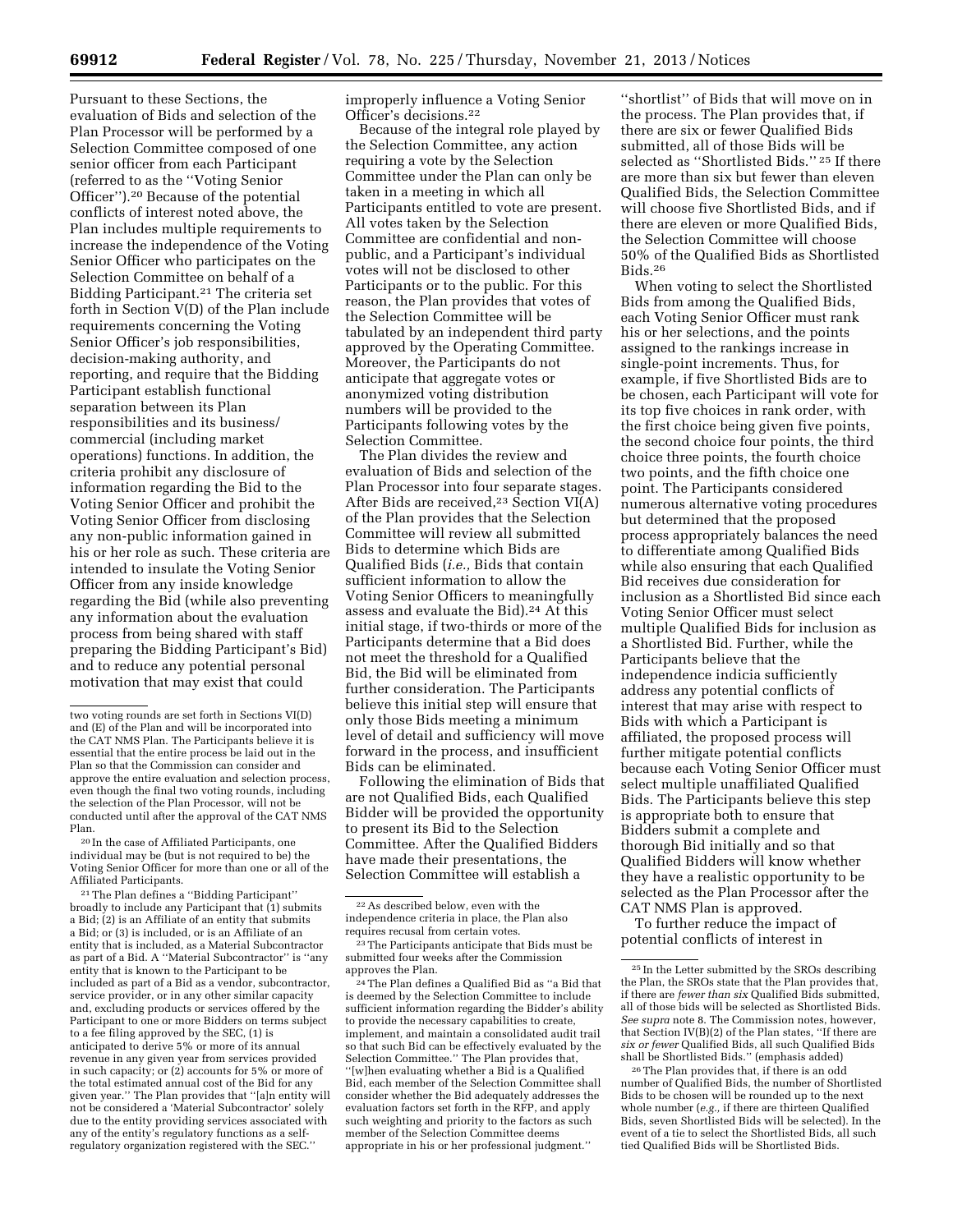choosing Shortlisted Bids, the Plan also provides that at least two Non-SRO Bids must be included as Shortlisted Bids, provided there are two Non-SRO Bids that are Qualified Bids.27 If, following the vote, no Non-SRO Bids have been selected as Shortlisted Bids, the Plan requires that the two Non-SRO Bids receiving the highest cumulative votes be added as Shortlisted Bids. If, in this scenario, a single Non-SRO Bid was a Qualified Bid, that Non-SRO Bid would be added as a Shortlisted Bid.

Following the selection of Shortlisted Bids, the Participants will identify the optimal proposed solution(s) for the consolidated audit trail for inclusion in the CAT NMS Plan for submission to the Commission. Following approval of the CAT NMS Plan by the Commission, the Selection Committee will determine, by majority vote, which Shortlisted Bidders will be provided the opportunity to revise their Bids in light of the provisions in the final, approved CAT NMS Plan. In making a decision whether to permit a Shortlisted Bidder to revise its Bid, the Selection Committee will consider the provisions in the CAT NMS Plan as well as the content of the Shortlisted Bidder's initial Bid. To reduce potential conflicts of interest, the Plan also provides that if a Bid submitted by or including a Bidding Participant or an Affiliate of a Bidding Participant is a Shortlisted Bidder, that Bidding Participant will be recused from all votes regarding whether a Shortlisted Bidder will be permitted to revise its Bid.

After any permitted revisions have been received, the Selection Committee will select the Plan Processor from the Shortlisted Bids in two rounds of voting where, subject to the recusal provision described below, each Participant has one vote. In the first round, each Participant will select a first and second choice, with the first choice receiving two points and the second choice receiving one point. The two Shortlisted Bids receiving the highest cumulative scores in the first round will advance to the second round.28 In the event of a tie, the tie will be broken by assigning one point per vote to the tied Shortlisted Bids, and the Shortlisted Bid with the most votes will advance. If this procedure fails to break the tie, a revote will be taken on the tied Bids with each vote receiving one point. If the tie persists, the Participants will identify

areas for discussion, and revotes will be taken until the tie is broken.

Once two Shortlisted Bids have been chosen, the Participants will vote for a single Shortlisted Bid from the final two to determine the Plan Processor. If one or both of the final Bids is submitted by or includes a Bidding Participant or an Affiliate of a Bidding Participant, the Bidding Participant must recuse itself from the final vote. In the event of a tie, a revote will be taken. If the tie persists, the Participants will identify areas for discussion and, following these discussions, revotes will be taken until the tie is broken. As set forth in Section VII of the Plan, following the selection of the Plan Processor, the Participants will file with the Commission a statement identifying the Plan Processor and including the information required by Rule 608.

### *B. Governing or Constituent Documents*  Not applicable.

### *C. Implementation of Plan*

The terms of the Plan will be operative immediately upon approval of the Plan by the Commission. The Participants have announced that Bids must be submitted four weeks after the Commission's approval of the Plan. The Participants will begin reviewing and evaluating the Bids pursuant to Section VI of the Plan upon receipt of the Bids.

The Participants anticipate that it will take seven months to evaluate the Bids and submit the CAT NMS Plan to the Commission pursuant to Sections VI(A) and (B) of the Plan.29 As noted above, upon approval of the CAT NMS Plan, the Plan will automatically terminate. The review of revised Shortlisted Bids and the selection of the Plan Processor will be undertaken as set forth in Sections VI(D) and (E) of the Plan as those sections are incorporated into the CAT NMS Plan.

### *D. Development and Implementation Phases*

#### Not applicable.

*E. Analysis of Impact on Competition* 

The Plan does not impose any burden on competition that is not necessary or appropriate in furtherance of the purposes of the Exchange Act. The Participants do not believe that the Plan introduces terms that are unreasonably discriminatory for the purposes of Section 11A(c)(1)(D) of the Exchange

Act. As noted in Section A, the Participants are aware that potential conflicts of interest are raised because a Participant, or an affiliate of a Participant, may be both submitting a Bid (or participating in a Bid) and participating in the evaluation of Bids to select the Plan Processor. As described in Section A, the Plan includes multiple provisions designed to mitigate the potential impact of these conflicts by imposing restrictions on the Voting Senior Officer and by requiring the recusal of Bidding Participants for certain votes taken by the Selection Committee. In addition, the Plan requires that at least two Non-SRO Bids be Shortlisted Bids to ensure Non-SRO Bids are given full and fair consideration.

### *F. Written Understanding or Agreements Relating to Interpretation of, or Participation in, Plan*

The Participants have no written understandings or agreements relating to interpretations of, or participation in, the Plan other than those set forth in the Plan itself. Section III(F)(2)(a) of the Plan provides that interpretations of the Plan require approval by a majority of Participants entitled to vote. Section II(B) of the Plan sets forth how any entity registered as a national securities exchange or national securities association under the Exchange Act may become a Participant.

### *G. Approval of Amendment of the Plan*

Not applicable.

### *H. Terms and Conditions of Access*

Each currently approved national securities exchange and national securities association subject to Rule 613(a)(1) is a Participant in the Plan. Section II(B) of the Plan provides that any entity approved by the Commission as a national securities exchange or national securities association under the Exchange Act after the effectiveness of the Plan shall become a Participant by satisfying each of the following requirements: (1) Effecting an amendment to the Plan by executing a copy of the Plan as then in effect (with the only change being the addition of the new Participant's name in Section II of the Plan) and submitting such amendment to the Commission for approval; and (2) providing each thencurrent Participant with a copy of such executed Plan.

*I. Method of Determination and Imposition, and Amount of, Fees and Charges* 

Not applicable.

<sup>27</sup>The Plan defines a ''Non-SRO Bid'' as ''a Bid that does not include a Bidding Participant.'' *See supra* note 21.

<sup>28</sup>Each round of voting throughout the Plan is independent of other rounds.

<sup>29</sup>The Participants recognize that a seven-month timeframe is inconsistent with the current obligation to submit the CAT NMS Plan by December 6, 2013. The Participants anticipate filing an exemptive request with the Commission to extend the date.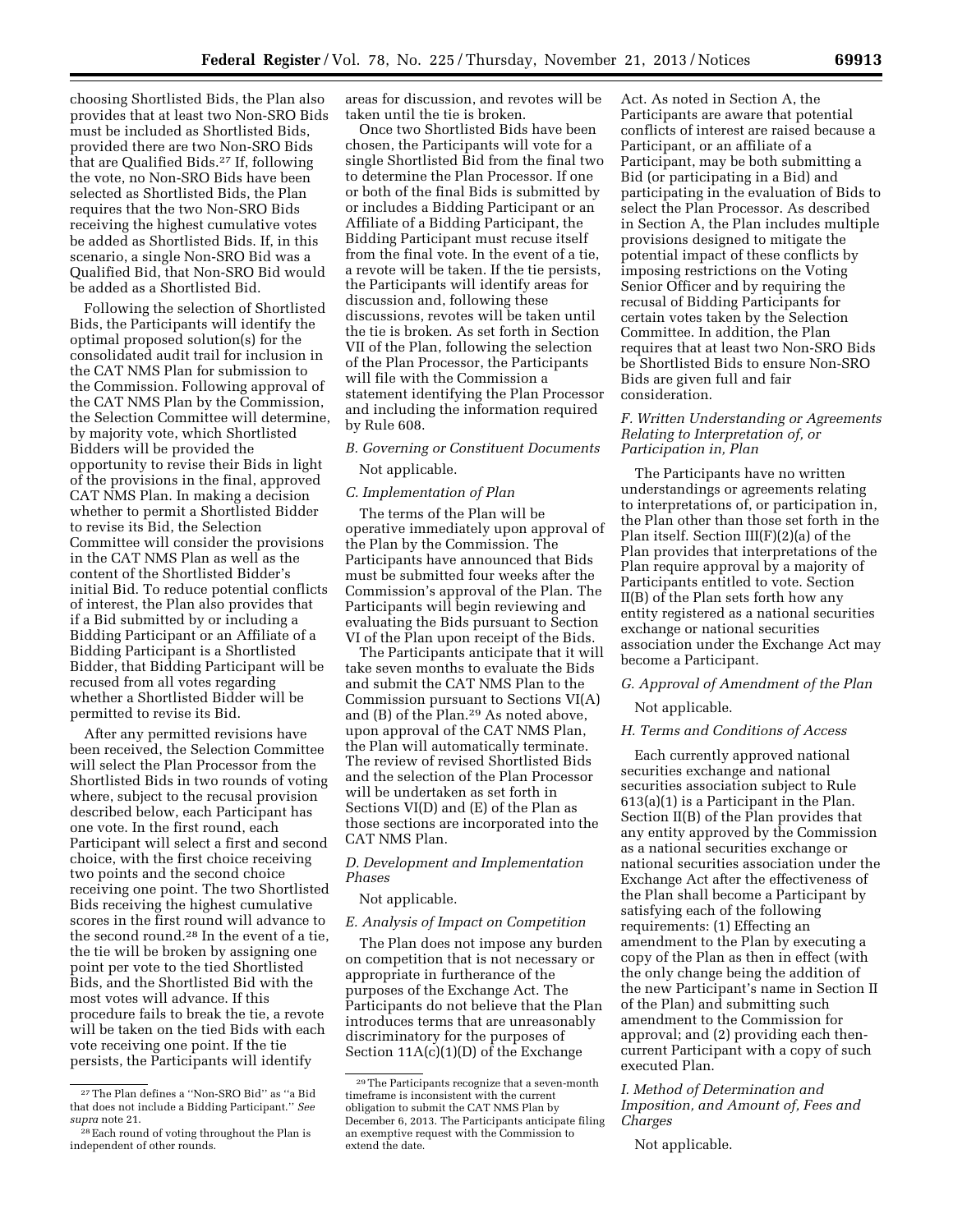*J. Method and Frequency of Processor Evaluation* 

### Not applicable.

### *K. Dispute Resolution*

The Plan does not include specific provisions regarding resolution of disputes between or among Participants. Section III(B) of the Plan provides for each Participant to designate an individual to represent the Participant as a member of an Operating Committee. Section III(A) of the Plan provides that the Operating Committee is responsible for: (1) Formulating, drafting, and filing with the Commission the CAT NMS Plan; and (2) ensuring the Participants' obligations under Rule 613 are met in a timely and efficient manner. Within the areas of its responsibilities and authority as set forth in the Plan, decisions made or actions taken by the Operating Committee, directly or by duly delegated individuals or Subcommittees, shall be binding upon each Participant, without prejudice to the rights of any Participant to seek redress from the Commission pursuant to Rule 608 or in any other appropriate forum.

#### **IV. Solicitation of Comments**

Interested persons are invited to submit written data, views, and

arguments concerning the foregoing, including whether the Plan is consistent with the Act.

Comments may be submitted by any of the following methods:

#### *Electronic Comments*

• Use the Commission's Internet comment form (*[http://www.sec.gov/](http://www.sec.gov/rules/sro.shtml) [rules/sro.shtml](http://www.sec.gov/rules/sro.shtml)*); or

• Send an email to *[rule-comments@](mailto:rule-comments@sec.gov) [sec.gov](mailto:rule-comments@sec.gov)*. Please include File Number 4– 668 on the subject line.

#### *Paper Comments*

• Send paper comments in triplicate to Elizabeth M. Murphy, Secretary, Securities and Exchange Commission, 100 F Street NE., Washington, DC 20549–1090.

All submissions should refer to File Number 4–668. This file number should be included on the subject line if email is used. To help the Commission process and review your comments more efficiently, please use only one method. The Commission will post all comments on the Commission's Internet Web site (*[http://www.sec.gov/rules/](http://www.sec.gov/rules/sro.shtml) [sro.shtml](http://www.sec.gov/rules/sro.shtml)*)). Copies of the submission, all subsequent amendments, all written statements with respect to the Plan that are filed with the Commission, and all written communications relating to the Plan between the Commission and any

### TABLE OF CONTENTS

person, other than those that may be withheld from the public in accordance with the provisions of 5 U.S.C. 552, will be available for Web site viewing and printing in the Commission's Public Reference Room, 100 F Street NE., Washington, DC 20549, on official business days between the hours of 10:00 a.m. and 3:00 p.m. Copies of such filing also will be available for inspection and copying at the Participants' principal offices. All comments received will be posted without change; the Commission does not edit personal identifying information from submissions. You should submit only information that you wish to make available publicly.

All submissions should refer to File Number 4–668 and should be submitted on or before December 23, 2013.

By the Commission.

#### **Kevin O'Neill,**

*Deputy Secretary.* 

### **EXHIBIT A**

**NATIONAL MARKET SYSTEM PLAN GOVERNING THE PROCESS OF SELECTING A PLAN PROCESSOR AND DEVELOPING A PLAN FOR THE CONSOLIDATED AUDIT TRAIL SUBMITTED TO THE SECURITIES AND EXCHANGE COMMISSION PURSUANT TO RULE 608 OF REGULATION NMS UNDER THE SECURITIES EXCHANGE ACT OF 1934** 

### **Consolidated Audit Trail: Plan Processor Evaluation and Selection Plan**

### **Preamble**

This Plan governs the process of: (1) Evaluating and selecting a Plan Processor for the consolidated audit trail; and (2) developing a national market system plan pursuant to SEC Rule 613 to create, implement, and maintain a consolidated audit trail. This Plan will automatically terminate upon the SEC's approval of the CAT NMS Plan. The Participants developed this Plan pursuant to Rule 608(a)(3) of Regulation NMS under the Exchange Act, which authorizes the Participants to act jointly in preparing, filing, and implementing national market system plans.

#### **I. Definitions**

(A) An ''Affiliate'' of an entity means any entity controlling, controlled by, or under common control with such entity.

(B) ''Affiliated Participant'' means any Participant controlling, controlled by, or under common control with another Participant.

(C) ''Bid'' means a proposal submitted by a Bidder in response to the RFP.

(D) ''Bidder'' means any entity, or any combination of separate entities, submitting a Bid.

(E) ''Bidding Participant'' means a Participant that: (1) Submits a Bid; (2) is an Affiliate of an entity that submits a Bid; or (3) is included, or is an Affiliate of an entity that is included, as a Material Subcontractor as part of a Bid.

(F) ''CAT NMS Plan'' means the NMS Plan to be jointly submitted to the Commission by the Participants pursuant to paragraph (a)(1) of SEC Rule 613.

(G) ''Commission'' or ''SEC'' means the United States Securities and Exchange Commission.

(H) ''Exchange Act'' means the Securities Exchange Act of 1934, as amended.

(I) ''Material Contract'' means any contract resulting in a total cost to all Participants of more than \$1,000,000.

(J) ''Material Subcontractor'' means any entity that is known to the Participant to be included as part of a Bid as a vendor, subcontractor, service provider, or in any other similar capacity and, excluding products or services offered by the Participant to one or more Bidders on terms subject to a fee filing approved by the SEC,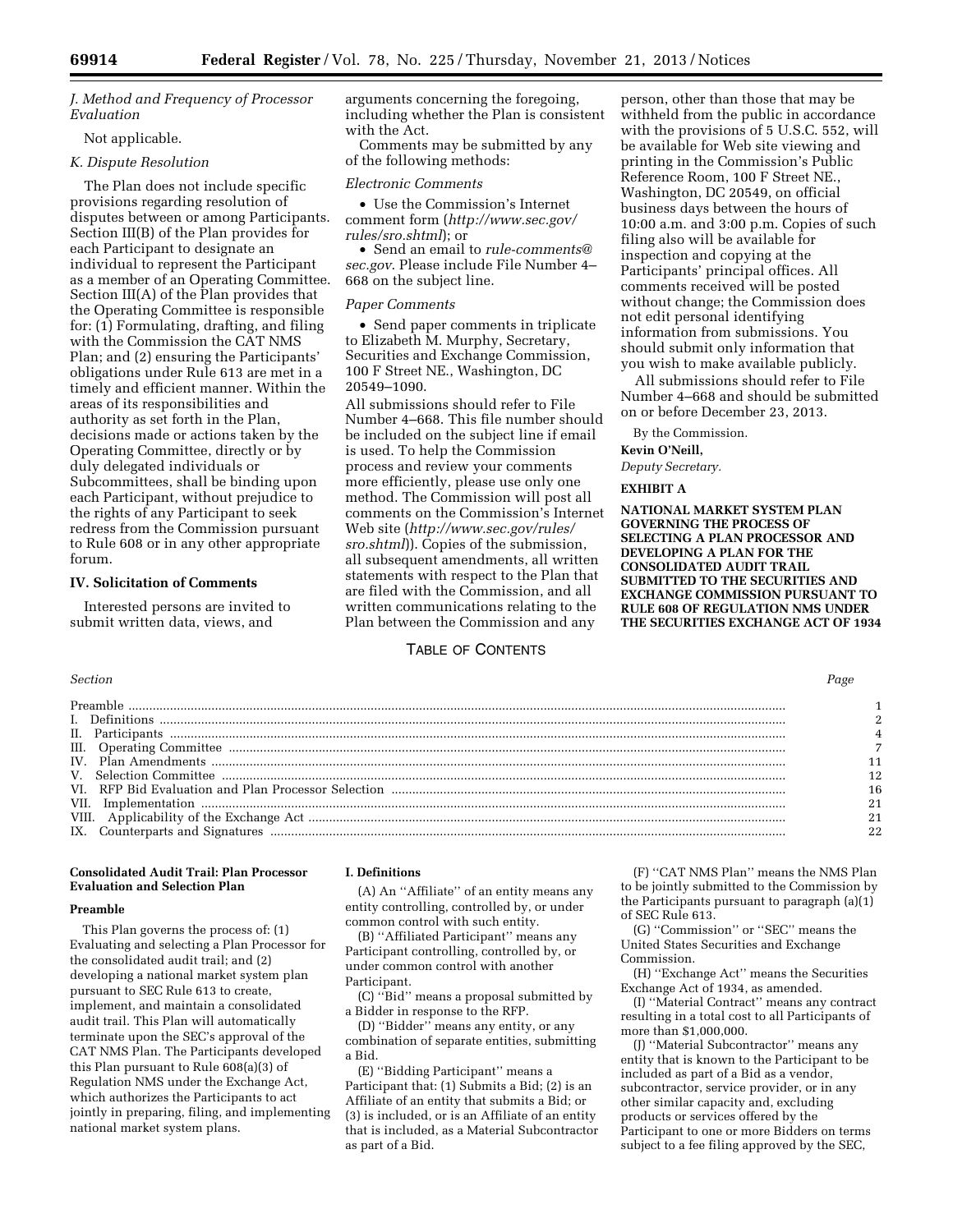(1) is anticipated to derive 5% or more of its annual revenue in any given year from services provided in such capacity; or (2) accounts for 5% or more of the total estimated annual cost of the Bid for any given year. An entity will not be considered a ''Material Subcontractor'' solely due to the entity providing services associated with any of the entity's regulatory functions as a selfregulatory organization registered with the SEC.

(K) ''NMS Plan'' shall have the same meaning as ''[n]ational market system plan'' provided in Rule 600(b)(43) of Regulation NMS under the Exchange Act.

(L) ''Non-SRO Bid'' means a Bid that does not include a Bidding Participant.

(M) ''Operating Committee'' shall have the meaning provided in Section III of the Plan.

(N) ''Participant'' means a party to the Plan.

(O) ''Plan'' means the plan set forth in this instrument, as amended from time to time in accordance with its provisions.

(P) ''Plan Processor'' means the entity jointly selected by the Participants pursuant to SEC Rule 613, the Plan, and the CAT NMS Plan to perform the consolidated audit trail processing functions required by SEC Rule 613 and set forth in the RFP.

(Q) ''Qualified Bid'' means a Bid that is deemed by the Selection Committee to include sufficient information regarding the Bidder's ability to provide the necessary capabilities to create, implement, and maintain a consolidated audit trail so that such Bid can be effectively evaluated by the Selection Committee. When evaluating whether a Bid is a Qualified Bid, each member of the Selection Committee shall consider whether the Bid adequately addresses the evaluation factors set forth in the RFP, and apply such weighting and priority to the factors as such member of the Selection Committee deems appropriate in his or her professional judgment. The determination of whether a Bid is a Qualified Bid shall be determined pursuant to the process set forth in Section VI of the Plan.

(R) ''Qualified Bidder'' means a Bidder that has submitted a Qualified Bid.

(S) ''RFP'' means the ''Consolidated Audit Trail National Market System Plan Request for Proposal'' published by the Participants on February 26, 2013, as amended from time to time.

(T) ''Selection Committee'' means the committee formed pursuant to Section V of the Plan.

(U) ''SEC Rule 608'' means Rule 608 of Regulation NMS under the Exchange Act.

(V) ''SEC Rule 613'' means Rule 613 of Regulation NMS under the Exchange Act.

(W) ''Shortlisted Bid'' means a Bid submitted by a Qualified Bidder and selected as a Shortlisted Bid by the Selection Committee pursuant to Section VI(B) of the Plan.

(X) ''Shortlisted Bidder'' means a Qualified Bidder that has submitted a Bid selected as a Shortlisted Bid.

(Y) ''Voting Senior Officer'' means the senior officer of a Participant chosen to serve on the Selection Committee pursuant to Section V of the Plan.

### **II. Participants**

*(A) List of Participants* 

The Participants are as follows:

- (1) BATS Exchange, Inc.
- (2) BATS Y-Exchange, Inc.
- (3) BOX Options Exchange LLC
- (4) C2 Options Exchange, Incorporated
- (5) Chicago Board Options Exchange,
- Incorporated
- (6) Chicago Stock Exchange, Inc.
- (7) EDGA Exchange, Inc.
- (8) EDGX Exchange, Inc.
- (9) Financial Industry Regulatory Authority, Inc.
- (10) International Securities Exchange, LLC (11) Miami International Securities Exchange
- LLC
- (12) NASDAQ OMX BX, Inc.
- (13) NASDAQ OMX PHLX LLC
- (14) The Nasdaq Stock Market LLC
- (15) National Stock Exchange, Inc.
- (16) New York Stock Exchange LLC
- (17) NYSE MKT LLC
- (18) NYSE Arca, Inc.
- (19) Topaz Exchange, LLC

#### *(B) Admission of New Participants*

Any entity approved by the SEC as a national securities exchange or national securities association under the Exchange Act after the effectiveness of the Plan shall become a Participant by satisfying each of the following requirements: (1) effecting an amendment to the Plan by executing a copy of the Plan as then in effect (with the only change being the addition of the new Participant's name in Section II of the Plan) and submitting such amendment to the SEC for approval; and (2) providing each thencurrent Participant with a copy of such executed Plan. The amendment shall be effective when it is approved by the SEC in accordance with SEC Rule 608 or otherwise becomes effective pursuant to SEC Rule 608.

#### *(C) Withdrawal of Participants*

(1) A Participant may withdraw from the Plan upon written notice to each of the other Participants of no less than 30 days. The written notice must include the legal basis for the Participant's withdrawal from the Plan, including, if applicable, any required approvals or orders issued by the SEC.

(2) Withdrawal of a Participant shall be effectuated by an amendment to the Plan, including, if applicable, approval of any such amendment by the SEC.

(3) Notwithstanding a Participant's withdrawal from the Plan, the Participant shall remain liable for, and shall pay upon demand:

(a) its proportionate share of any costs, including those resulting from any Material Contracts, accrued or incurred before the effectiveness of the Participant's withdrawal;

(b) its proportionate share of any liabilities arising while the organization was a Participant that are based on actions jointly undertaken by the Participants pursuant to the Plan or in furtherance of the Participants' obligations pursuant to SEC Rule 613; and

(c) any costs incurred as a result of the Participant's withdrawal from the Plan.

(4) Except as aforesaid, a withdrawing Participant shall have no further obligation

under the Plan or to any of the other Participants with respect to the period following the effectiveness of its withdrawal.

#### **III. Operating Committee**

#### *(A) Authority*

The Operating Committee shall be responsible for: (1) formulating, drafting, and filing with the SEC the CAT NMS Plan; and (2) ensuring the Participants' obligations under SEC Rule 613 are met in a timely and efficient manner. Within the areas of its responsibilities and authority as set forth in the Plan, decisions made or actions taken by the Operating Committee, directly or by duly delegated individuals or Subcommittees, shall be binding upon each Participant, without prejudice to the rights of any Participants to seek redress from the SEC pursuant to SEC Rule 608 or in any other appropriate forum.

#### *(B) Composition*

(1) Each Participant shall select from its staff one individual (the ''primary representative'') to represent the Participant as a member of the Operating Committee, together with a substitute(s) for such individual. In the case of Affiliated Participants, one individual may be the primary representative for all or some of the Affiliated Participants, and another individual may be the substitute for all or some of the Affiliated Participants.

(2) Regular meetings of the Operating Committee may be attended by each Participant's primary representative and its substitute(s), and may be attended by other representatives of the Participant.

(3) Any organization that is not a Participant but has an actively pending Form 1 Application on file with the Commission to become a national securities exchange will be permitted to appoint one primary representative and one alternate representative to attend regularly scheduled Operating Committee meetings in the capacity of a non-voting observer/advisor. If the organization's Form 1 Application is withdrawn, returned, or otherwise not actively pending with the Commission for any reason, then the organization will no longer be eligible to be represented in the Operating Committee meetings. The Operating Committee shall have the discretion, in limited instances, to deviate from this policy if, as indicated by majority vote, the Operating Committee agrees that circumstances so warrant.

(4) Nothing in this section or elsewhere within the Plan shall authorize any person or organization other than Participants and their representatives to participate on the Operating Committee in any manner.

#### *(C) Meetings*

### (1) Quorum

(a) Any action requiring a vote can only be taken at a meeting in which a quorum of all Participants is present. For actions requiring a majority vote of all Participants, a quorum of greater than 50% of all Participants entitled to vote must be present at the meeting before such a vote may be taken. For actions requiring at least a two-thirds vote of all Participants, a quorum of at least two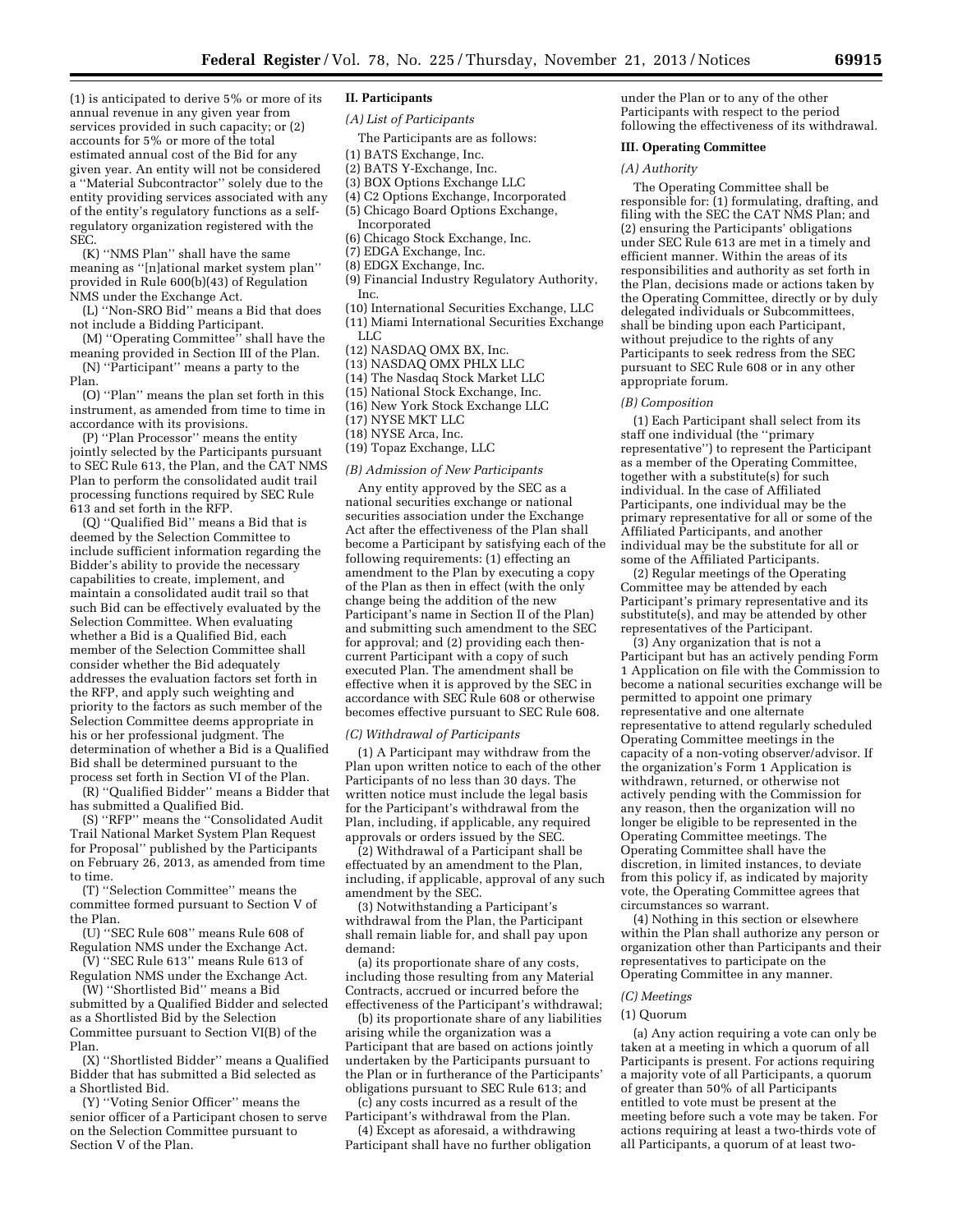thirds of all Participants entitled to vote must be present at the meeting before such a vote may be taken.

(b) For purposes of establishing a quorum, a Participant is considered present at a meeting only if a Participant's primary representative or substitute is either in physical attendance at the meeting or is participating by conference telephone or other acceptable electronic means.

(c) Any Participant recused from voting on a particular action pursuant to Paragraph (E) below shall not be considered to be ''entitled to vote'' for purposes of establishing whether a quorum is present for a vote to be taken on that action.

#### (2) Frequency

Meetings of the Operating Committee shall be held as needed at such times and locations as shall from time to time be determined by the Operating Committee. Meetings may be held by conference telephone or other acceptable electronic means if all Participants entitled to vote consent thereto in writing or by other means the Operating Committee deems acceptable.

#### (3) Written Consent

Any action may be taken without a meeting if a consent in writing, setting forth the action so taken, is sent to, via physical or electronic means, and agreed to by all Participants entitled to vote with respect to the subject matter thereof. The action taken shall be effective when the minimum number of Participants entitled to vote have approved the action, unless the consent specifies a different effective date.

#### (4) Minutes

Minutes of each meeting of the Operating Committee shall be taken.

#### (5) Subcommittees

In addition to the Selection Committee established pursuant to Section V of the Plan, the Operating Committee may establish any Subcommittees it deems necessary in fulfilling its obligations under the Plan. Membership on any Subcommittee is open to any Participant indicating a desire to participate. Minutes of each meeting of any Subcommittee shall be taken.

#### *(D) Voting Rights*

(1) Unless recused pursuant to Paragraph (E) below, each Participant shall have one vote on all matters considered by the Operating Committee.

(2) Where one individual represents more than one Affiliated Participant, either as the primary representative or as a substitute, such individual will have the right to vote on behalf of each such Affiliated Participant. The substitute(s) may participate in deliberations of the Operating Committee and shall be considered a voting member thereof only in the absence of the primary representative.

#### *(E) Conflicts and Recusals*

A Participant may recuse itself from voting on any matter under consideration by the Operating Committee if the Participant determines that voting on such matter raises a conflict of interest. Except as provided in Sections  $V(B)(2)$  and  $V(B)(3)$  of the Plan, no

Participant is automatically recused from voting on any matter.

#### *(F) Voting Requirements*

(1) Supermajority Voting Requirements

The following actions require approval by at least two-thirds of Participants entitled to vote:

(a) Amendments to the Plan, other than amendments to add a new Participant; and (b) Material Contracts.

(2) Majority Voting Requirements

The following actions require approval by a majority of Participants entitled to vote:

(a) Interpretations of the Plan; and (b) Any other matters not specified as requiring a supermajority vote.

## *(G) Interpretations of Regulations*

Interpretative questions arising during the time for which the Plan is operative will be presented to the Operating Committee, which will determine whether to seek interpretive guidance from the Commission or other regulatory body and, if so, in what form.

#### *(H) Delegated Authority*

Within the areas of its responsibilities, the Operating Committee may delegate an individual or Subcommittee to make decisions or take action on behalf of the Operating Committee. Any decision made or action taken by such duly delegated individual or Subcommittee within the scope of such delegation shall be binding upon each Participant.

#### **IV. Plan Amendments**

#### *(A) General Amendments*

Except with respect to the addition of new Participants, any proposed change in, addition to, or deletion from the Plan shall be effected by means of a written amendment to the Plan that: (1) sets forth the change, addition, or deletion; (2) is executed by over two-thirds of the Participants; and (3) is approved by the SEC pursuant to SEC Rule 608, or otherwise becomes effective under SEC Rule 608.

#### *(B) New Participants*

With respect to new Participants, an amendment to the Plan may be effected by the new national securities exchange or national securities association in accordance with Section II of the Plan.

#### **V. Selection Committee**

The Participants shall establish a Selection Committee in accordance with this Section V to: (1) evaluate and review Bids; and (2) select the Plan Processor.

#### *(A) Composition*

Each Participant shall select from its staff one senior officer (''Voting Senior Officer'') to represent the Participant as a member of a Selection Committee. In the case of Affiliated Participants, one individual may be (but is not required to be) the Voting Senior Officer for more than one or all of the Affiliated Participants. Where one individual serves as the Voting Senior Officer for more than one Affiliated Participant, such individual will have the right to vote on behalf of each such Affiliated Participant.

#### *(B) Voting*

(1) Unless recused pursuant to Paragraph (2) or (3) below, each Participant shall have one vote on all matters considered by the Selection Committee.

(2) No Bidding Participant shall vote on whether a Shortlisted Bidder will be permitted to revise its Bid pursuant to Section VI(D)(1) below if a Bid submitted by or including the Participant or an Affiliate of the Participant is a Shortlisted Bid.

(3) No Bidding Participant shall vote in the second round set forth in Section VI(E)(4) below if a Bid submitted by or including the Participant or an Affiliate of the Participant is part of the second round.

(4) All votes by the Selection Committee shall be confidential and non-public. All such votes will be tabulated by an independent third party approved by the Operating Committee, and a Participant's individual votes will not be disclosed to other Participants or to the public.

#### *(C) Quorum*

(1) Any action requiring a vote by the Selection Committee can only be taken at a meeting in which all Participants entitled to vote are present. Meetings of the Selection Committee shall be held as needed at such times and locations as shall from time to time be determined by the Selection Committee. Meetings may be held by conference telephone or other acceptable electronic means if all Participants entitled to vote consent thereto in writing or by other means the Selection Committee deems acceptable.

(2) For purposes of establishing a quorum, a Participant is considered present at a meeting only if the Participant's Voting Senior Officer is either in physical attendance at the meeting or is participating by conference telephone or other acceptable electronic means.

(3) Any Participant recused from voting on a particular action pursuant to Paragraph (B) above shall not be considered ''entitled to vote'' for purposes of establishing whether a quorum is present for a vote to be taken on that action.

### *(D) Qualifications for Voting Senior Officer of Bidding Participants*

The following criteria must be met before a Voting Senior Officer is eligible to represent a Bidding Participant and serve on the Selection Committee:

(1) the Voting Senior Officer is not responsible for the Bidding Participant's market operations, and is responsible primarily for the Bidding Participant's legal and/or regulatory functions, including functions related to the formulation and implementation of the Bidding Participant's legal and/or regulatory program;

(2) the Bidding Participant has established functional separation of its legal and/or regulatory functions from its market operations and other business or commercial objectives;

(3) the Voting Senior Officer ultimately reports (including through the Bidding Participant's CEO or Chief Legal Officer/ General Counsel) to an independent governing body that determines or oversees the Voting Senior Officer's compensation,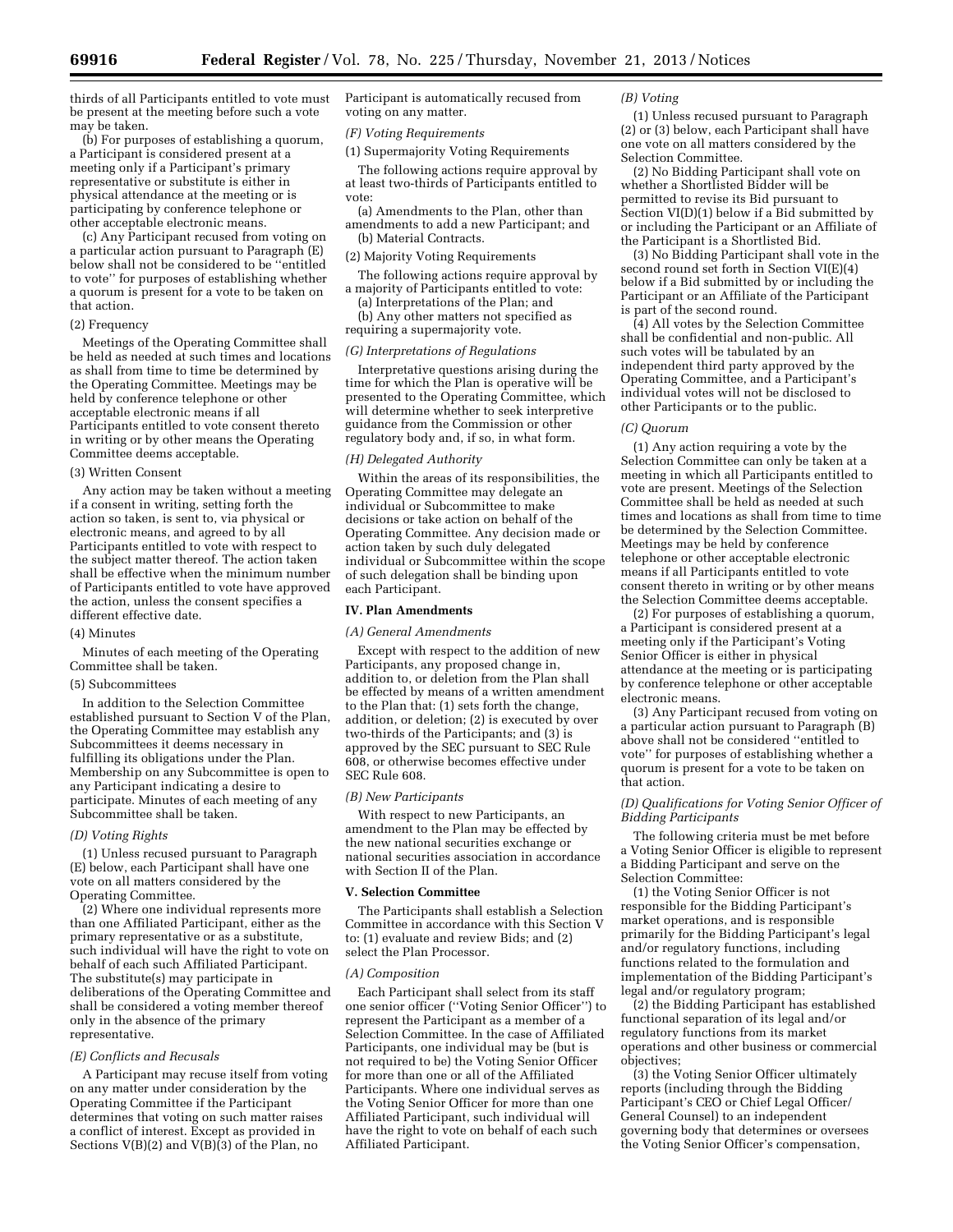and the Voting Senior Officer does not receive any compensation (other than what is determined or overseen by the independent governing body) that is based on achieving business or commercial objectives;

(4) the Voting Senior Officer does not have responsibility for any non-regulatory functions of the Bidding Participant, other than the legal aspects of the organization performed by the Chief Legal Officer/General Counsel or the Office of the General Counsel;

(5) the ultimate decision making of the Voting Senior Officer position is tied to the regulatory effectiveness of the Bidding Participant, as opposed to other business or commercial objectives;

(6) promotion or termination of the Voting Senior Officer is not based on achieving business or commercial objectives;

(7) the Voting Senior Officer has no decision-making authority with respect to the development or formulation of the Bid submitted by or including the Participant or an Affiliate of the Participant; however, the staff assigned to developing and formulating such Bid may consult with the Voting Senior Officer, provided such staff members cannot share information concerning the Bid with the Voting Senior Officer;

(8) the Voting Senior Officer does not report to any senior officers responsible for the development or formulation of the Bid submitted by or including the Participant or by an Affiliate of the Participant; however, joint reporting to the Bidding Participant's CEO or similar executive officer by the Voting Senior Officer and senior staff developing and formulating such Bid is permissible, but the Bidding Participant's CEO or similar executive officer cannot share information concerning such Bid with the Voting Senior Officer;

(9) the compensation of the Voting Senior Officer is not separately tied to income earned if the Bid submitted by or including the Participant or an Affiliate of the Participant is selected; and

(10) the Voting Senior Officer, any staff advising the Voting Senior Officer, and any similar executive officer or member of an independent governing body to which the Voting Senior Officer reports may not disclose to any person any non-public information gained during the review of Bids, presentation by Qualified Bidders, and selection process. Staff advising the Voting Senior Officer during the Bid review, presentation, and selection process may not include the staff, contractors, or subcontractors that are developing or formulating the Bid submitted by or including a Participant or an Affiliate of the Participant.

#### **VI. RFP Bid Evaluation and Plan Processor Selection**

*(A) Initial Bid Review to Determine Qualified Bids* 

(1) The Selection Committee shall review all Bids in accordance with the process developed by the Selection Committee.

(2) After review, the Selection Committee shall vote on each Bid to determine whether such Bid is a Qualified Bid. A Bid that is deemed unqualified by at least a two-thirds vote of the Selection Committee will not be

deemed a Qualified Bid and will be eliminated individually from further consideration.

#### *(B) Selection of Shortlisted Bids*

(1) Each Qualified Bidder shall be given the opportunity to present its Bid to the Selection Committee. Following the presentations by Qualified Bidders, the Selection Committee shall review and evaluate the Qualified Bids to select the Shortlisted Bids in accordance with the process in this Paragraph (B).

(2) If there are six or fewer Qualified Bids, all such Qualified Bids shall be Shortlisted Bids.

(3) If there are more than six Qualified Bids but fewer than eleven Qualified Bids, the Selection Committee shall select five Qualified Bids as Shortlisted Bids, subject to the requirement in Paragraph (d) below. Each Voting Senior Officer shall select a first, second, third, fourth, and fifth choice from among the Qualified Bids.

(a) A weighted score shall be assigned to each choice as follows:

- First—5 points
- Second—4 points
- Third—3 points
- Fourth—2 points
- Fifth—1 point

(b) The five Qualified Bids receiving the highest cumulative scores will be Shortlisted Bids.

(c) In the event of a tie to select the five Shortlisted Bids, all such tied Qualified Bids will be Shortlisted Bids.

(d) To the extent there are Non-SRO Bids that are Qualified Bids, the Shortlisted Bids selected pursuant to this Section VI(B)(3) must, if possible, include at least two Non-SRO Bids. If, following the vote set forth in this Section VI(B)(3), no Non-SRO Bid was selected as a Shortlisted Bid, the two Non-SRO Bids receiving the highest cumulative votes (or one Non-SRO Bid if a single Non-SRO Bid is a Qualified Bid) shall be added as Shortlisted Bids. If one Non-SRO Bid was selected as a Shortlisted Bid, the Non-SRO Bid receiving the next highest cumulative vote shall be added as a Shortlisted Bid.

(4) If there are eleven or more Qualified Bids, the Selection Committee shall select fifty percent of the Qualified Bids as Shortlisted Bids, subject to the requirement in Paragraph (d) below. If there is an odd number of Qualified Bids, the number of Shortlisted Bids chosen shall be rounded up to the next whole number (e.g., if there are thirteen Qualified Bids, then seven Shortlisted Bids will be selected). Each Voting Senior Officer shall select as many choices as Shortlisted Bids to be chosen.

(a) A weighted score shall be assigned to each choice in single point increments as follows:

- Last—1 point
- Next-to-Last—2 points
- Second-from-Last—3 points
- Third-from-Last—4 points
- Fourth-from-Last—5 points
- Fifth-from-Last—6 points

For each additional Shortlisted Bid that must be chosen, the points assigned will increase in single point increments.

(b) The fifty percent of Qualified Bids (or, if there is an odd number of Qualified Bids, the next whole number above fifty percent of Qualified Bids) receiving the highest cumulative scores will be Shortlisted Bids.

(c) In the event of a tie to select the Shortlisted Bids, all such tied Qualified Bids will be Shortlisted Bids.

(d) To the extent there are Non-SRO Bids that are Qualified Bids, the Shortlisted Bids selected pursuant to this Section VI(B)(4) must, if possible, include at least two Non-SRO Bids. If, following the vote set forth in this Section VI(B)(4), no Non-SRO Bid was selected as a Shortlisted Bid, the two Non-SRO Bids receiving the highest cumulative votes (or one Non-SRO Bid if a single Non-SRO Bid is a Qualified Bid) shall be added as Shortlisted Bids. If one Non-SRO Bid was selected as a Shortlisted Bid, the Non-SRO Bid receiving the next highest cumulative vote shall be added as a Shortlisted Bid.

#### *(C) Formulation of the CAT NMS Plan*

(1) The Selection Committee shall review the Shortlisted Bids to identify optimal proposed solutions for the consolidated audit trail and provide descriptions of such proposed solutions for inclusion in the CAT NMS Plan. This process may, but is not required to, include iterative discussions with Shortlisted Bidders to address any aspects of an optimal proposed solution that were not fully addressed in a particular Bid.

(2) The Participants shall incorporate information on optimal proposed solutions in the CAT NMS Plan, including cost-benefit information as required by SEC Rule 613.

#### *(D) Review of Shortlisted Bids Under the CAT NMS Plan*

(1) Following approval of the CAT NMS Plan by the SEC, Shortlisted Bidders may be permitted to revise their Bids based on the provisions in the approved CAT NMS Plan, including further discussions if determined to be necessary by the Selection Committee. A Shortlisted Bidder will be permitted to revise its Bid only upon approval by a majority of the Selection Committee, subject to the recusal provision in Section  $V(B)(2)$ above, that revisions are necessary or appropriate in light of the content of the Shortlisted Bidder's initial Bid and the provisions in the approved CAT NMS Plan. A Shortlisted Bidder may not revise its Bid unless approved to do so by the Selection Committee pursuant to this paragraph.

(2) The Selection Committee shall review and evaluate all Shortlisted Bids, including any permitted revisions thereto submitted by Shortlisted Bidders. In performing the review and evaluation, the Selection Committee may consult with the Advisory Committee established pursuant to paragraph (b)(7) of SEC Rule 613.

#### *(E) Selection of Plan Processor Under the CAT NMS Plan*

(1) Under the CAT NMS Plan, there will be two rounds of voting by the Selection Committee to select the Plan Processor from among the Shortlisted Bidders. Each round shall be scored independently of prior rounds of voting, including the scoring to determine the Shortlisted Bids under Section VI(B) of the Plan.